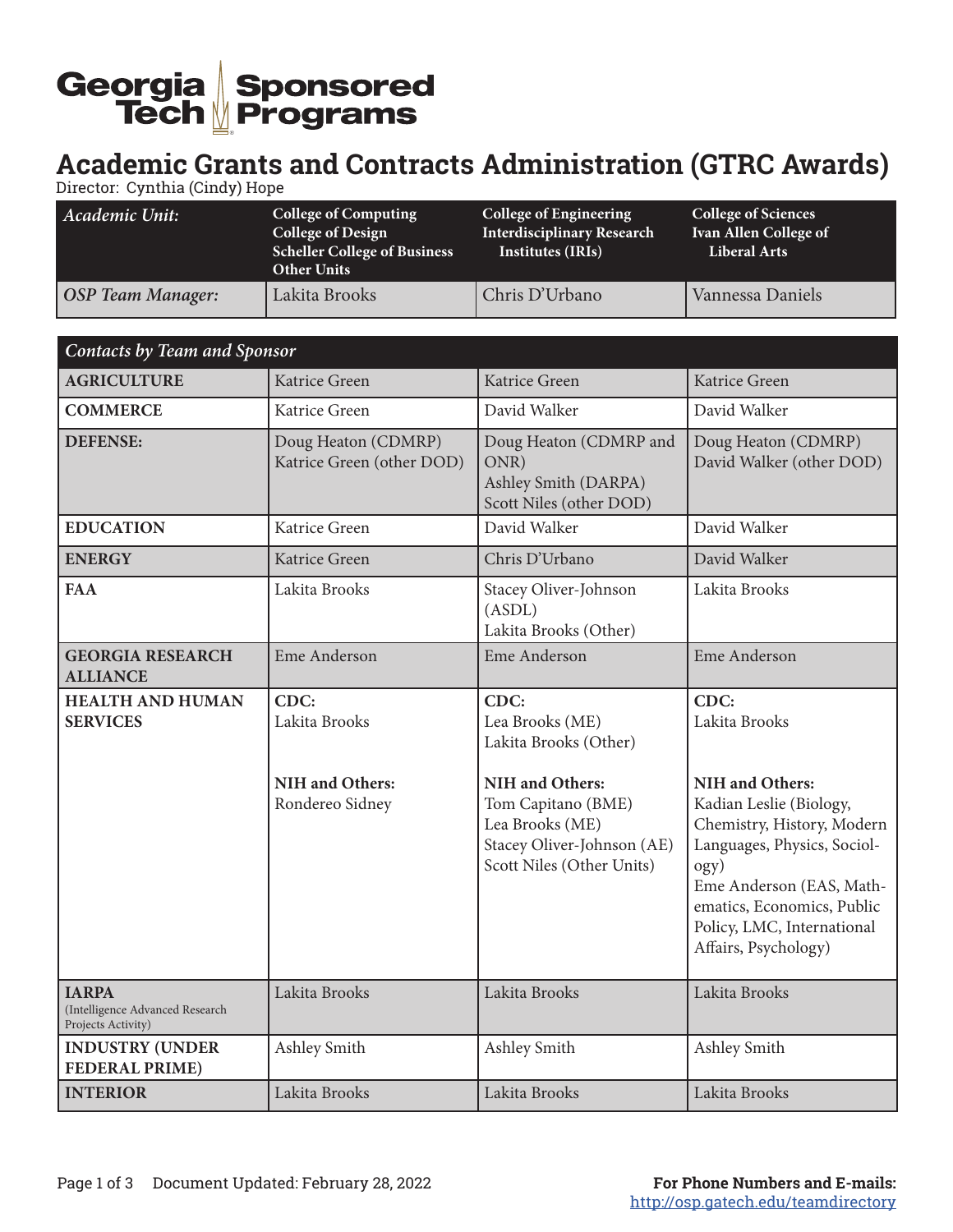| (Continued from Previous Page)<br>Contracts by Team and Sponsor |                                                                                          |                                                                                                       |                                                                                                                                                                                                                                |  |
|-----------------------------------------------------------------|------------------------------------------------------------------------------------------|-------------------------------------------------------------------------------------------------------|--------------------------------------------------------------------------------------------------------------------------------------------------------------------------------------------------------------------------------|--|
| <b>JUSTICE</b>                                                  | Lakita Brooks                                                                            | Lakita Brooks                                                                                         | David Walker                                                                                                                                                                                                                   |  |
| <b>LABS AND FFRDCS</b><br>(Federally Funded R&D Centers)        | Jamie Turner                                                                             | Jamie Turner                                                                                          | Jamie Turner                                                                                                                                                                                                                   |  |
| <b>LABOR</b>                                                    | Lakita Brooks                                                                            | Lakita Brooks                                                                                         | Lakita Brooks                                                                                                                                                                                                                  |  |
| <b>NASA</b>                                                     | Jamie Turner                                                                             | Doug Heaton                                                                                           | David Walker                                                                                                                                                                                                                   |  |
| NON-PROFITS/<br><b>FOUNDATIONS</b><br>(NON-PRIVATE)             | Catherine Cassidy                                                                        | Tom Capitano (BME)<br>Catherine Cassidy (ECE)<br>Vannessa Daniels                                     | Kadian Leslie (Biology,<br>Chemistry, History, Modern<br>Languages, Physics, Sociol-<br>ogy)<br>Eme Anderson (EAS, Math,<br>Economics, Public Policy,<br>LMC, International Affairs,<br>Psychology)                            |  |
| <b>NSF</b>                                                      | Rondereo Sidney                                                                          | Tom Capitano (BME)<br>Lea Brooks (ME)<br>Tia Haines (MSE)<br>Stacey Oliver-Johnson (Oth-<br>er Units) | Kadian Leslie (Biology,<br>Chemistry, History, Modern<br>Languages, Physics, Sociol-<br>$\text{ogy}$ )<br>Eme Anderson (EAS, Math-<br>ematics, Economics, Public<br>Policy, LMC, International<br>Affairs, Psychology)         |  |
| <b>SBIRs &amp; STTRs</b>                                        | Katrice Green                                                                            | Lea Brooks (ME)<br>Scott Niles (Except ME)                                                            | David Walker                                                                                                                                                                                                                   |  |
| STATE (U.S. DEPT. OF)                                           | Lakita Brooks                                                                            | Lakita Brooks                                                                                         | Lakita Brooks                                                                                                                                                                                                                  |  |
| <b>STATES and LOCAL</b>                                         | Lakita Brooks                                                                            | Chris D'Urbano                                                                                        | Vannessa Daniels                                                                                                                                                                                                               |  |
| <b>TRANSPORTATION</b>                                           | Lakita Brooks                                                                            | Lakita Brooks                                                                                         | David Walker                                                                                                                                                                                                                   |  |
| <b>TREASURY</b>                                                 | Lakita Brooks                                                                            | Lakita Brooks                                                                                         | Lakita Brooks                                                                                                                                                                                                                  |  |
| <b>UNIVERSITIES</b><br>(SUBAWARDS IN)                           | Computing:<br>Catherine Cassidy<br>Business, Design and Other<br>Units:<br>Katrice Green | Tom Capitano (BME)<br>Catherine Cassidy (ECE)<br>Lea Brooks (ME)<br>Tia Haines (Other Units)          | Kadian Leslie (Chemistry,<br>History, Modern Languages,<br>Physics, Sociology)<br>Eme Anderson (EAS, Math-<br>ematics, Public Policy, Eco-<br>nomics, LMC, International<br>Affairs, Psychology)<br>Vannessa Daniels (Biology) |  |
| <b>UNIV. SYSTEM of GA</b>                                       | Lakita Brooks                                                                            | Vannessa Daniels                                                                                      | Vannessa Daniels                                                                                                                                                                                                               |  |
| <b>VETERAN AFFAIRS</b>                                          | Katrice Green                                                                            | Vannessa Daniels                                                                                      | Vannessa Daniels                                                                                                                                                                                                               |  |
| <b>MANUFACTURING</b><br><b>INSTITUTES</b>                       | Chris D'Urbano                                                                           | Chris D'Urbano                                                                                        | Chris D'Urbano                                                                                                                                                                                                                 |  |

## *Agency Not Listed?*

Contact the OSP Team Manager assigned to your academic unit to identify Contracting Officer contacts for agencies not listed herein.